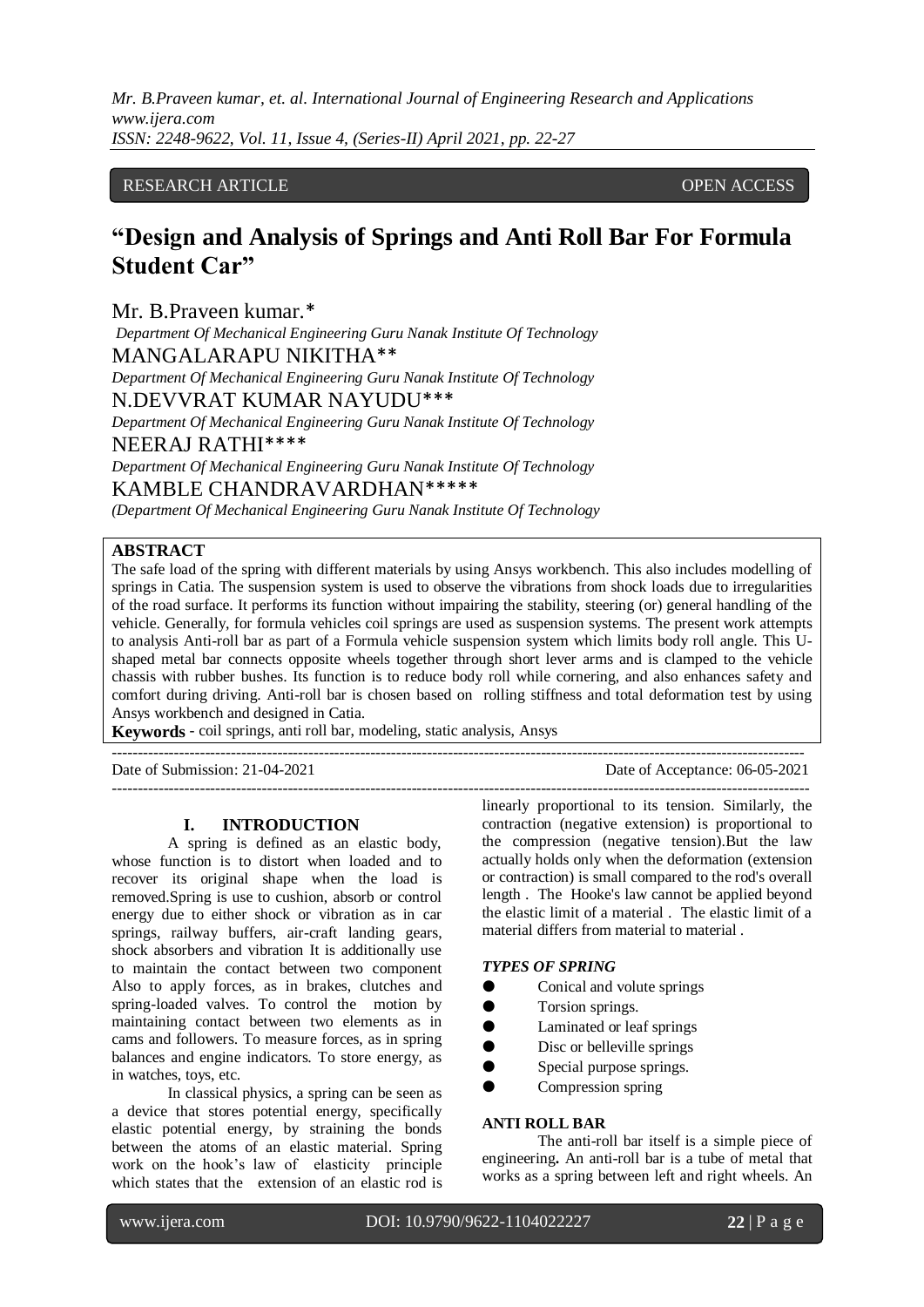*Mr. B.Praveen kumar, et. al. International Journal of Engineering Research and Applications www.ijera.com*

*ISSN: 2248-9622, Vol. 11, Issue 4, (Series-II) April 2021, pp. 22-27*

anti-roll bar connects the vertical motions of the left and right wheels and works in parallel with the coil springs. During cornering, the outside wheel (be it front or rear) wants to move up in the wheel arch and the inside wheel wants to move downwards. If the two are disconnected then this would take place and the car would experience roll. With the two connected, via an anti-roll bar, the rising wheel is being held down by the falling wheel and vice versa therefore reducing the roll of the car. The bar resists twisting, or torsion, through its torsional rigidity. The stiffer the bar, the less the car leans in turns.

This is due to an anti-roll bar increasing the amount of force upon the outside tyre when cornering. Due to this, the stiffer the anti-roll bar, the more lateral load transfer that occurs across it**.**. When a car is cornering the roll bar will be forced to twist and become active taking effect upon the suspension system and working in parallel with the coil springs to control the car.

## *CALCULATION*

The spring calculations are derived from optimum k tech tips,

$$
\frac{\mathbb{E}}{A_y} = \frac{-WxH}{K\varphi R + K\varphi R}
$$

Where,

 $E$ =roll angle in degrees

 $A_{\mathbf{v}}$ =lateral acceleration in G's

W=total weight of vehicle in newtons H=center of gravity height in m's

 $K\varphi R$ =roll rate at front in newton-meter/degree

 $K\varphi R$ =roll rate at rear in newton-meter/degree

Here the roll angle is 1.5, lateral acceleration calculated for 30kmph speed of car taking a turn of 5m radius.

$$
A_y = \frac{v^2}{r} = \frac{30 * 30}{5}
$$

The obtained lateral acceleration is 1.41g And the total weight expected to be 3200N.  $H=0.3m$ .

The total roll rate  $(K\varphi R + K\varphi R)$ 

## **)=902.4Nm/degree roll.**

Then the obtained roll rate is split into front and rear, the front roll rate must be greater than rear to reduce the oversteer of the vehicle.

The frontal roll stiffness=500Nm/degree roll. The rear roll stiffness=402Nm/degree roll.

Spring rates:

To calculate spring rates=wheel rate/motion ratio^2 Spring rates at front=4\*pi^2\*fr^2\*Msm/mr^2. Fr=frequency at front,

Msm=sprung mass at front, Mr=motion ratio of spring, We considered frontal frequency=2.2, And our frontal sprung weight=120, Motion ratio=1. Hence, we got our front spring rates=22.9=23N/m. And, the rear spring rates=20.5N/m. **Force Static condition**  Total weight of our formula student car including the driver is 320kg. The weight distribution of our car is 45:55 i.e Weight distribution in front =45% of total weight of car Load on front spring  $= 144$ kg Load on each spring  $= 144/2$  $= 72 \text{ kg}$ In Newton  $= 720N$ Weight distribution in rear spring =55% of total weight of car Load on rear spring  $= 176$ kg Load on each spring  $= 176/2$ 

$$
= 88kg
$$
  
In Newton = 880N

## **Cornering**

We know that cornering force = lateral load transfer  $W = w^*h^*a/t.w$  $W = \frac{320*9.81*0.3*1.5}{$  $1.2$  $W = 1103.625$ Where  $w = \text{car weight}$ h= centre of gravity ay=lateral acceleration t.w= track width We know front load on the spring = 720N Load on rear spring  $= 880N$ Now add on weight due to cornering on front spring is 45% of 1103.625 =496.25N Rear spring is 55% of 1103.625= 606 N

From spring = 
$$
720+496.25
$$
  
=  $1216 \approx 1220$ N

**9** Rear spring = 
$$
880+606
$$
  
= 1486.66 N

# **Cornering and acceleration ( rear spring )**

Due to cornering weight on rear spring  $= 1486N$  $V=60$ kmph $\cong 16.00$ m/sec

v^-u^=2as[from kinematic equation ]  $16.6 - 0 = 2 \cdot a \cdot 80$  $a=16.6^{4}/2*80$ a=1.75m/sec sq longitudinal weight transfer take place from front to rear

$$
W = \frac{w * h * ay}{w.b}
$$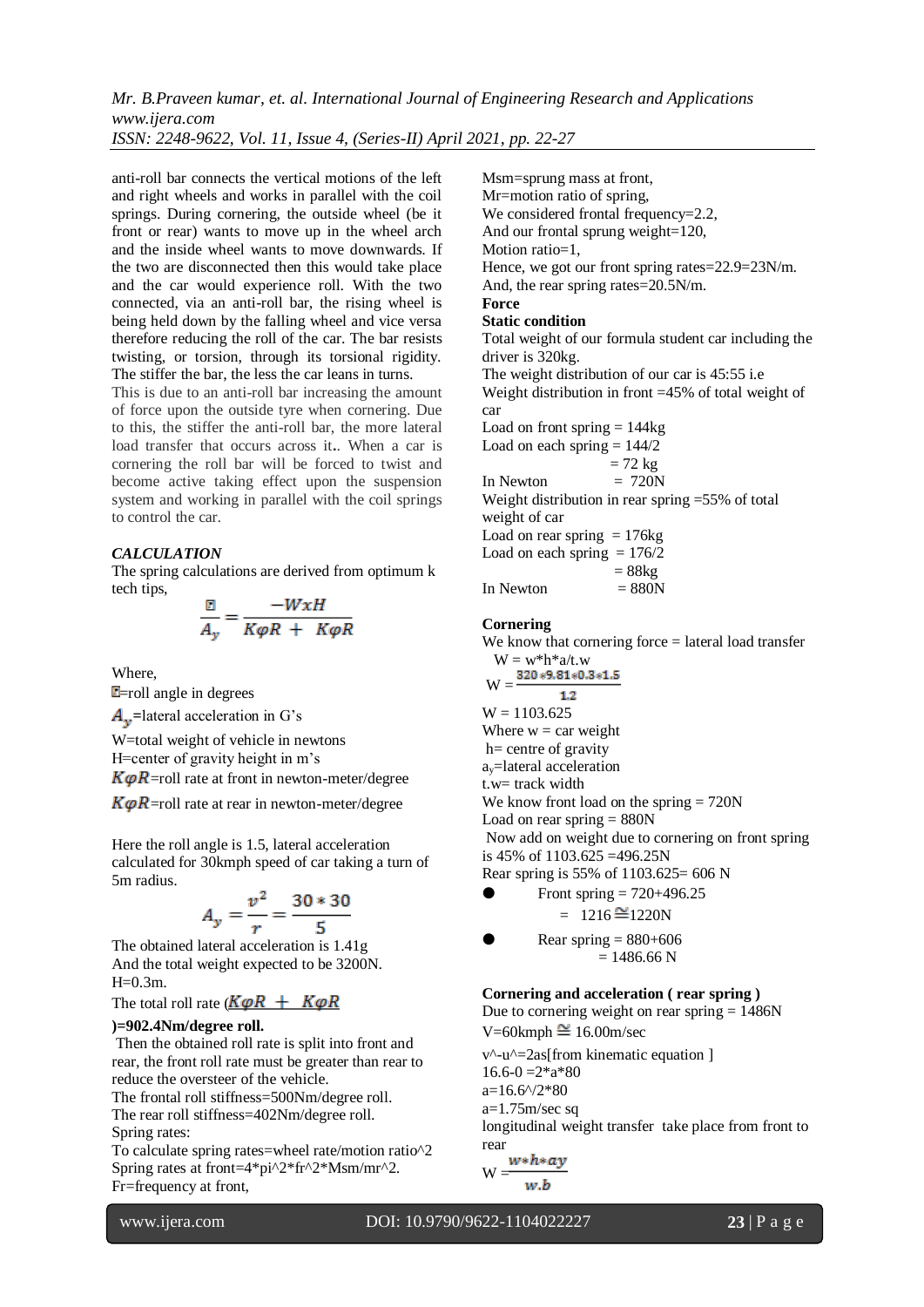Where  $w = \text{car weight}$ h= centre of gravity ay=lateral acceleration  $w.b =$  wheel base<br>320\*0.3\*9.81\*1.75 W=  $1.5$ W= 1086.16N

Total load =  $1486 + 1086.16/2$  $=2029N$ 

#### **Braking and cornering (front spring)**

Cornering weight on front spring =1220N In braking longitude load transfer take place from rear to front

 $W \frac{w*h*a}{m}$ w.b  $W = \frac{320*0.3*9.81*2.7}{8}$  $1.5$  $W = 2542/1.5$  $W = 1685.16$ So total weight on front spring  $= 1220 + 1695.16/2$  $= 1220 + 842 = 2067N$ 

#### **ANTI ROLL BAR**

After calculating the spring rates, anti-roll bar rates are calculated based on the total rate on each axle and spring rate corresponding to roll.

We know that roll rate at front=350Nm/degree, rear roll rate=230Nm/degree

Tire stiffness is assumed to be 25kg/mm. Additional roll rate required is given by,

$$
k_{\text{A}} = \frac{\pi}{180} \left( \frac{K\varphi DES \times KT \times \left( \frac{t2}{2} \right)}{\left[ KT \times \left( \frac{t2}{2} \right) \times \frac{\Box}{180} - K\varphi DES \right]} \right) - \left( \frac{\pi \times KW \times \frac{t2}{2}}{180} \right)
$$

K  $\varphi$  A = Total ARB roll rate needed (Nm/deg roll).  $KW = Whole$  rate  $(N/m)$ .

 $t =$  Average track width between front and rear (m). K  $\varphi$  DES = Desired total roll rate (Nm/deg roll).  $K T =$  Tire rate (N/m).

By using this equation additional roll rate required is found to be=372Nm/degree

This is the anti-roll bar rate required to the car This total rate can be divided to the front and rare of

the car according to the equation, Front anti-roll bar stiffness:

$$
k_{\Box FA} = \frac{K\varphi A * Nmag * MRFA2}{100}
$$

K  $φ$  FA = FARB roll rate (Nm/deg twist)  $K\varphi A = \text{Total roll rate (Nm/deg roll)}$  $Nmag = Magic Number (%)$ 

# MRFA = FARB Motion ratio.

Note: As a baseline, use 5% higher Magic Number than the static front weight distribution. Let the frontal weight distribution is 45% hence, magic number is assumed to be 50%. The frontal antiroll bar rate=176Nm/degree.



The above graph is drawn between the roll stiffness and the vehicle mass. This Graph is very useful to determine the roll stiffness of our formula student car by considering the vehicle mass (including the driver )

### ● *MODELLING*

The geometric model of the spring and anti roll bar is created using the CATIA software .Geometric modeling is a branch of applied mathematics and computational geometry that discusses the mathematical methods behind modeling the realistic objects for computer graphics and cad . The part design Module it is considered from most important modules, that used by the designer to get the additional advantage from cad programs, which is stereotaxic drawing or threedimensional drawing**.**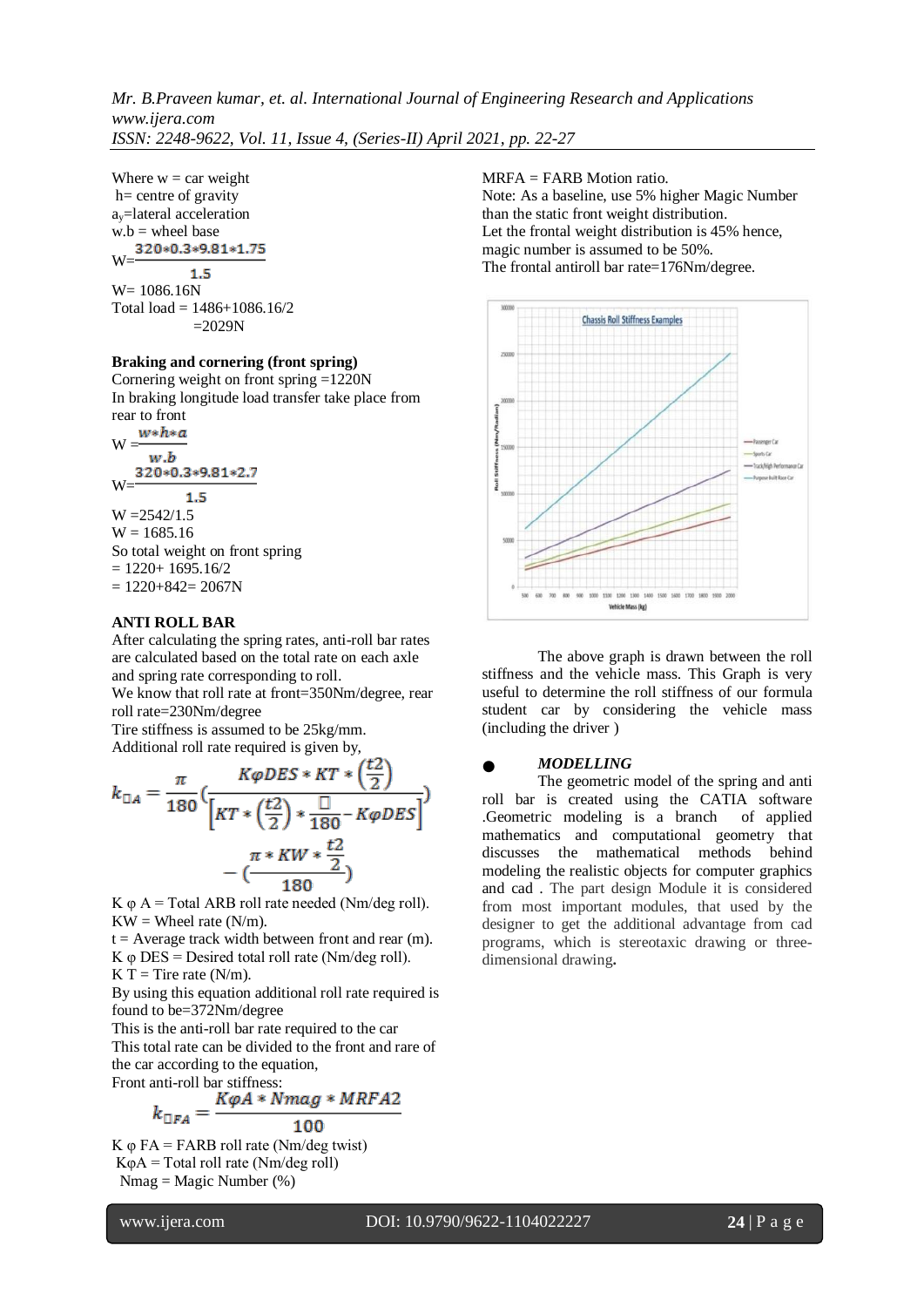

Fig: 3D diagram of the front spring



Fig: 3D diagram of rear spring



Fig: Complete assemble of the anti roll bar along with bushes

#### **ANALYSIS Steps Involved** 1. Defining the Engineering Data

2. Importing the developed Spring and anti roll bar

- in STEP format file under geometry.
- 3. In Model analysis,
- a) Generate the mesh
- b) Applying a fixed support
- c) Apply force
- d) Insert Total Deformation
- e) Evaluating the Result

4. In Static Structural analysis, apply the boundary conditions applying gradually increasing loads and evaluating the results.

#### **II. RESULT**

For the front spring the maximum force on the spring will occur when the car is in the braking with cornering condition. So if the spring satisfies this condition then it will satisfy all the conditions.



Fig: Maximum and minimum value of Total deformation of front spring



Fig: Maximum and minimum value of Equivalent elastic strain of front spring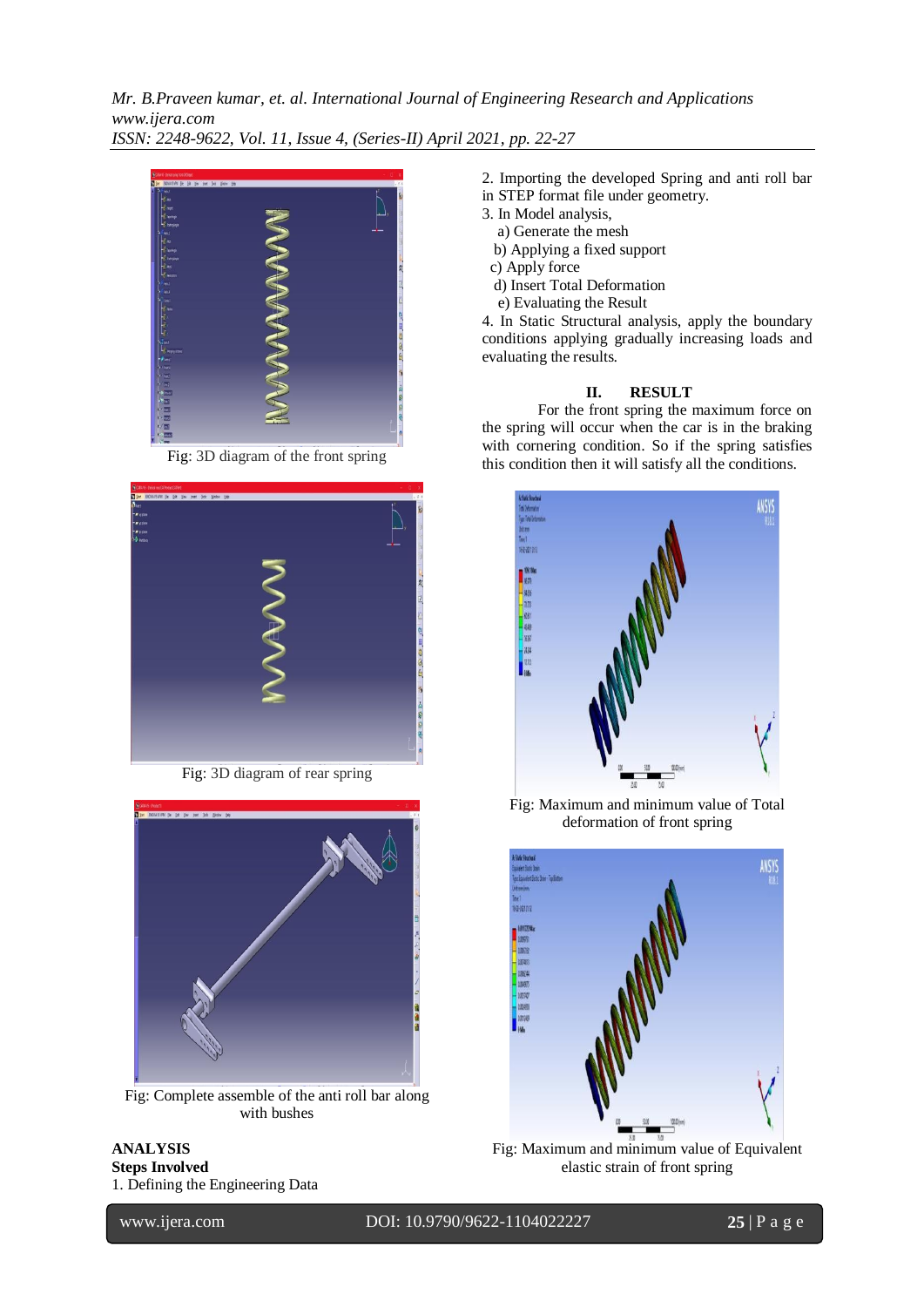For the front spring the maximum force on the spring will occur when the car is in the acceleration with cornering condition. So if the spring satisfies this condition then it will satisfy all the conditions.



Fig: Maximum and minimum value of Total deformation of rear spring



Fig: Maximum and minimum value of Equivalent elastic strain of rear spring

For the anti roll bar the maximum force on the spring will occur when the car is in the braking with cornering condition. So if the anti roll bar satisfied this condition then it will satisfy all the conditions.



Fig: Maximum and minimum value of Total deformation of anti roll bar



Fig: Maximum and minimum value of Equivalent elastic strain of anti roll bar

#### *Front Spring*

|                                     | Force<br>(N) | Equivalent<br>elastic<br>strain | Total<br>deformat<br>ion(N/m)<br>m) | Equivalent stress<br>(Mpa) |
|-------------------------------------|--------------|---------------------------------|-------------------------------------|----------------------------|
| <b>Static</b>                       | 720          | 0.003909                        | 38,003                              | 746.86                     |
| Cornering                           | 1215         | 0.0066235                       | 64.394                              | 1265.5                     |
| <b>Braking</b><br>with<br>cornering | 1700         | 0.011222                        | 109.1                               | 2144.1                     |